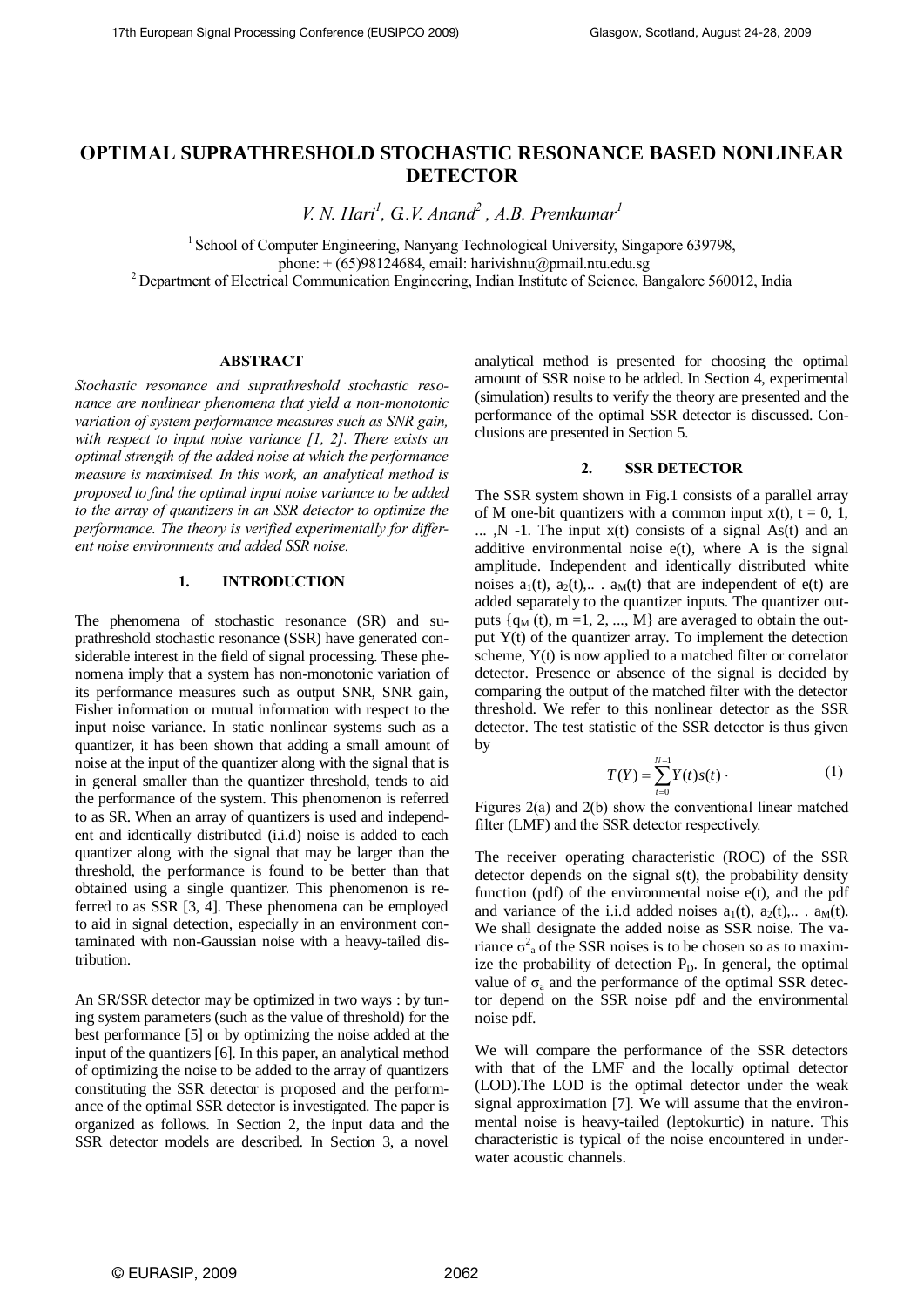

Figure  $-2(a)$  Conventional linear matched filter detector, 2(b) SSR detector.

There exist several ways of modelling leptokurtic noise. Two such models will be considered here, viz. the generalised Gaussian noise (GGN) and the mixture of Gaussians (MOG). The pdf of a GGN random variable X with variance  $\sigma^2$  is<br>given by<br> $f_{\mathbf{v}}(x) = \frac{p}{\sigma^2} \exp \left\{-\left[\frac{|x|}{\sigma^2}\right]_0^p\right\}$ ,  $p > 0$ , given by

given by  
\n
$$
f_X(x) = \frac{p}{2A(p) \Gamma(1/p)}
$$
 exp  $\left\{-\left[\frac{|x|}{A(p)}\right]^p\right\}$ ,  $p > 0$ ,  
\nwhere  $A(p) = \left[\sigma^2 \frac{\Gamma(1/p)}{\Gamma(3/p)}\right]^{1/2}$ ,  $\Gamma(\cdot)$  is the gamma function.

This pdf is Gaussian for  $p=2$  and leptokurtic for  $p<2$ . The pdf of a MOG random variable with variance  $\sigma^2$  consisting of a mixture of two zero-mean Gaussians, parameterized by a single parameter u is:

$$
f_X(x) = \left(\frac{u^3}{\pi\sigma^2}\right)^{1/2} \exp\left(-\frac{ux^2}{\sigma^2}\right) + \left(\frac{(1-u)^3}{\pi\sigma^2}\right)^{1/2} \exp\left[-\frac{(1-u)x^2}{\sigma^2}\right],
$$
  
0 < u < 1.

The above pdf is Gaussian for  $u = 0.5$ , and it becomes progressively more leptokurtic as |u-0.5| increases.

## **3. DETERMINATION OF OPTIMALSSR NOISE VARIANCE**

Let the input to the system be the noisy signal  $x(t)$  given by

$$
x(t) = A \, s(t) + e(t) = A \, s(t) + \sigma_e \, w(t), \, t = 0, 1, \ldots N - 1 \quad (2)
$$

where w(t) is a zero-mean unit-variance noise. Let  $f_w(x)$  and  $F_w(x)$  denote respectively the pdf and cumulative distribution function (cdf) of w(t). We assume that

$$
\frac{1}{N} \sum_{t=0}^{N-1} s^2(t) = 1 \tag{3}
$$

so that the parameter  $A^2$  denotes the signal power. Let the added SSR noise at the m<sup>th</sup> quantizer be

$$
a_m(t) = \sigma_a v_m(t), \ \mathbf{m} = 1, 2, \dots \mathbf{M}
$$

where  $v<sub>m</sub>(t)$  are i.i.d zero-mean unit-variance noises with pdf  $f_v(x)$  and cdf  $F_v(x)$ . The output of the m<sup>th</sup> quantizer is

$$
q_m(t) = sgn [x(t) + \sigma_a v_m(t)], \qquad (4)
$$

where *sgn(.)* denotes the signum function. The quantizer outputs are averaged to get the outputs of the quantizer array

$$
Y(t) = \frac{1}{M} \sum_{m=1}^{M} q_m(t).
$$
 (5)

Assuming samples of w(t) are i.i.d, it can be shown that [6]  
\n
$$
E[Y(t)] = 1 - 2 \int_{-\infty}^{\infty} \{F_v(-\frac{x(t)}{\sigma_a})\} \frac{1}{\sigma_e} f_w(\frac{x(t)}{\sigma_e} - \frac{A}{\sigma_e} s(t)) dx(t),
$$
 (6)  
\n
$$
E[Y^2(t)] = 1 + 4M_1 \int_{-\infty}^{\infty} \frac{1}{\sigma_e} \{F_v^2(-\frac{x(t)}{\sigma_a}) - \frac{A}{\sigma_e} s(t) \} dx(t),
$$
 (7)  
\n
$$
F_v(-\frac{x(t)}{\sigma_a})\} f_w(\frac{x(t)}{\sigma_e} - \frac{A}{\sigma_e} s(t)) dx(t),
$$

where  $M_1 = \frac{M-1}{M}$ .  $=\frac{M-1}{M}$ . Derivation of (6) and (7) follows the

procedure described in [6]. We shall now proceed to determine the optimal value of  $\sigma_a$  under the weak signal assump-

tion 
$$
A/\sigma_e \ll 1
$$
. On defining  

$$
A_1 = \frac{A}{\sigma_e}, u = \frac{x(t)}{\sigma_e}, \sigma = \frac{\sigma_a}{\sigma_e},
$$
(8)

and assuming that  $f_{v}(x)$  is an even function so that

$$
F_v(-\frac{u}{\sigma})=1-F_v(\frac{u}{\sigma}),
$$

equation (6) reduces to

$$
E[Y(t)] = 2\int_{-\infty}^{\infty} F_v(\frac{u}{\sigma}) f_w(u - A_1 s(t)) du - 1
$$
 (9)

Under the weak-signal assumption, we now have  $A_1 \ll 1$ . Expanding  $f_w(u-A_1s(t))$  in a Taylor series around u and truncating the series after two terms, *df u*

$$
f_w(u - A_1 s(t)) = f_w(u) - A_1 s(t) \frac{df_w(u)}{du}, \quad (10)
$$

and assuming that  $f_w(x)$  is an even function, (9) reduces to

$$
E[Y(t)] = 2A1s(t)K(\sigma),
$$
\n(11)

where 
$$
K(\sigma) = 2 \int_{0}^{\infty} f_v(u) f_w(\sigma u) du.
$$
 (12)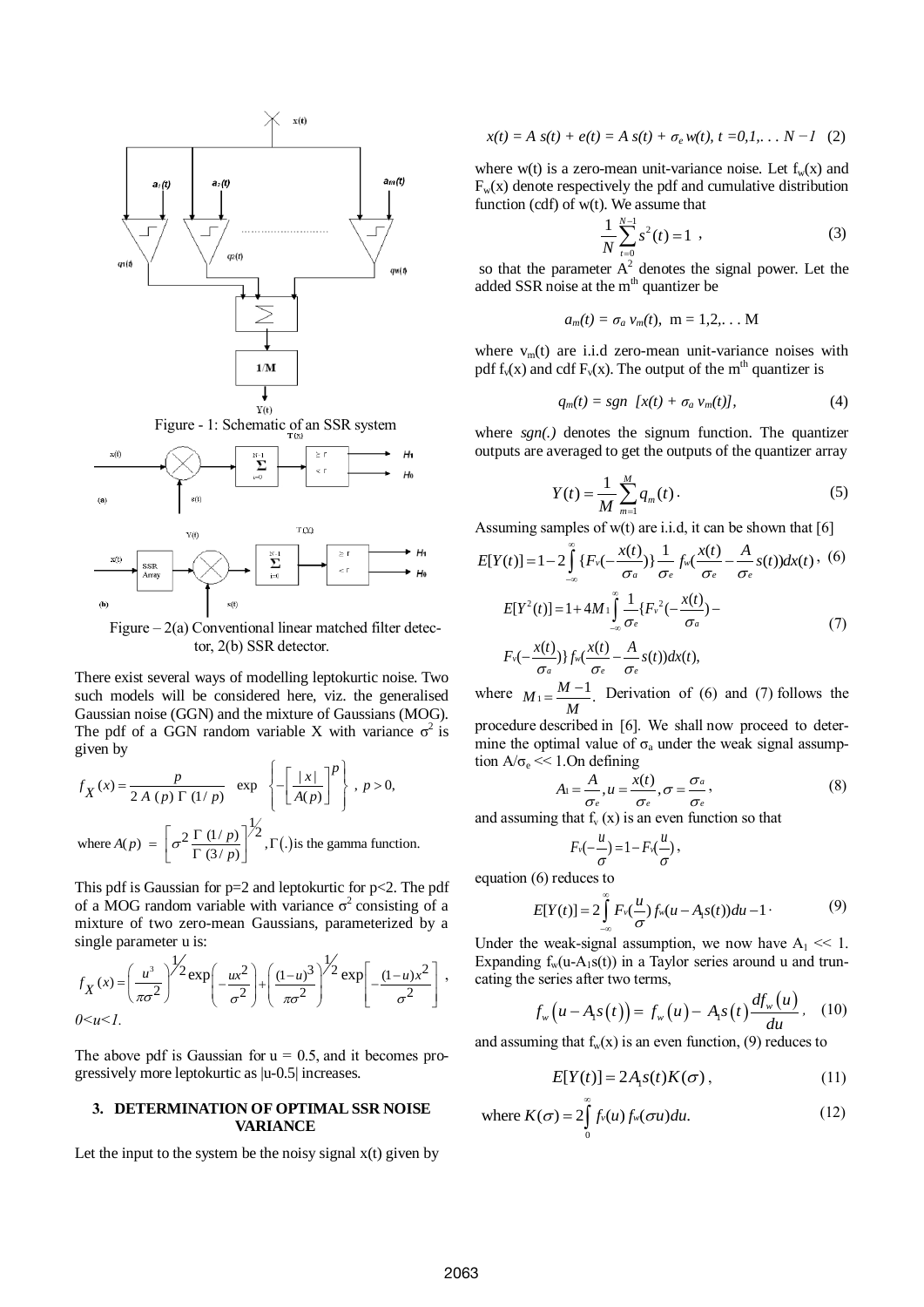Since both the factors in (12) are non-negative functions, we conclude that  $K(\sigma) \ge 0$ . We also note that  $K(0) = f_w(0)$  is the maximum value of  $K(\sigma)$  if  $f_w(x)$  is unimodal.

Similarly, assuming that  $f_w(x)$  and  $f_v(x)$  are even functions, and employing the small signal approximation, equation (7) reduces to

reduces to  
\n
$$
E[Y^{2}(t)] = 1 - 8M \log \int_{0}^{\infty} F_{\nu}(u) \{1 - F_{\nu}(u)\} f_{\nu}(\sigma u) du. (13)
$$

Consider the expression for the variance,  
\n
$$
var(Y(t)) = E[Y^{2}(t)] - \{E[Y(t)]\}^{2}.
$$
\n(14)

Since  $A_1 \ll 1$ , the second term in (14) may be ignored to obtain

obtain  
\n
$$
\text{var}(Y(t)) \approx 1 - 8M \log \int_{0}^{\infty} F_1(u) \{1 - F_2(u)\} f_2(\sigma u) \, du. \tag{15}
$$

Thus var $(Y(t))$  is independent of t and  $A_1$ . We define

$$
L(\sigma) = \text{var}(Y(t)) \tag{16}
$$

Since  $F_v(u)\{1 - F_v(u)\} \leq \frac{1}{4}$  for all u, it follows that  $L(\sigma) \geq 0$ , and the maximum value of  $L(\sigma)$  is  $L(0) = 1$ .

Now consider the detection problem, given by the binary hypotheses  $H_0$  and  $H_1$  where  $H_1$  corresponds to the presence of signal, represented as

$$
H_0: x(t) = \sigma_e w(t),
$$
  
 
$$
H_1: x(t) = A s(t) + \sigma_e w(t).
$$

The test statistic  $T(Y)$  for the detection problem is given in (1). The means and variances of  $T(Y)$  under the 2 hypotheses are

$$
m_0 = E[T; H_0] = \sum_{t=0}^{N-1} E[Y(t); H_0] s(t) = 0,
$$
 (17)  
\n
$$
m_1 = E[T; H_1] = \sum_{t=0}^{N-1} E[Y(t); H_1] s(t)
$$
\n
$$
= 2 A_1 K(\sigma) \sum_{t=0}^{N-1} s^2(t)
$$
\n
$$
= 2 A_1 N K(\sigma),
$$
 (18)

$$
\sigma_0^2 = \sigma_1^2 = var(T; H_0) = var(T; H_1)
$$
  
= 
$$
\sum_{t=0}^{N-1} s^2(t) var(Y(t)) = NL(\sigma).
$$
 (19)

The test statistic T is asymptotically  $(N \rightarrow \infty)$  Gaussian and hence the ROC for large data set is given by the equation

$$
P_D = Q (Q^{-1} (P_F) - d), \tag{20}
$$

where d is the deflection coefficient defined as

$$
d = \frac{m_1 - m_0}{\sigma_1}.
$$
 (21)

From (17),(18) and (19), equation (21) reduces to  
\n
$$
d = d(\sigma) = 2A_1 \sqrt{N} D(\sigma).
$$
\n(22)  
\nwhere D( $\sigma$ ) is the detection index defined as

$$
D(\sigma) = K(\sigma)L^{-1/2}(\sigma). \tag{23}
$$

It follows from  $(20)$  and  $(22)$  that  $P_D$  is a monotonically increasing function of  $D(\sigma)$ . Hence, to maximize  $P_D$  for a given  $P_F$ , we only need to maximize the detection index D(σ). Hence, the optimal value of σ, denoted by  $\sigma_{opt}$ , is the value of  $σ$  that maximizes D, i.e.,

$$
\sigma_{opt} = \arg \left[ \text{Max}_{\sigma} D(\sigma) \right]. \tag{23}
$$

Thus we may obtain the optimal variance  $(\sigma_{opt}^2)$  of SSR noise by maximizing D(σ) for any given pdf pair {f<sub>w</sub>(x),  $f_{\nu}(x)$ . We shall denote the maximum value of D by  $D_{\text{max}}$ . It may be noted that, for the SSR detector, the detection index D is a measure of performance that is independent of  $A_1$  and N.

## **4. EXPERIMENTAL RESULTS**

Theoretical and experimental (simulation) results are presented in this section for different models of environmental noise pdf  $f_w(x)$  and added (SSR) noise pdf  $f_v(x)$ . All simulation results have been obtained from 20000 Monte Carlo simulations.

Figure 3 shows the experimentally plotted variation of probability of detection  $P_D$  with standard deviation  $\sigma$  of the SSR noise, assuming without loss of generality that the environmental noise has unit variance. Environmental noise was considered to be MOG with u=0.025 (Kurtosis 27.8) and SSR noise is Gaussian. The signal is DC of amplitude  $A_1=0.1$ , the number of quantizers is  $M = 200$ , data length is  $N = 80$ , and false alarm probability is  $P_F = 0.1$ . The value of  $\sigma$  that maximizes  $P_D$  is 0.825

Figure 4(a) shows the variation of detection index  $D(\sigma)$  with σ at the same experimental conditions as in Fig 3. It can be seen that the theoretical value of  $\sigma$  that maximizes D in Fig. 4(a) is the same as the experimental value of  $\sigma_{opt}$  that maximizes  $P_D$  in Fig.3. In Fig.4(b), the environmental noise is GGN with  $p = 0.5$  (kurtosis = 22.2), other conditions being the same as in Fig.4(a). In this case,  $D$  is a monotonically decreasing function of σ, and hence  $\sigma_{opt} = 0$ . This difference in behavior may be explained as follows. We have  $D(0) =$  $f_w(0)$ . For MOG pdf,  $f_w(0)$  shows only a small increase from  $1$  $2\pi$ to  $\frac{1}{-}$ π as u decreases from 0.5 to 0. But for

GGN pdf,  $f_w(0)$  increases without bound as  $p \rightarrow 0$ .

Variation of  $D_{\text{max}}$  with the number of quantizers M is shown in Figs.5(a) and  $5(b)$  for MOG(u=0.01) and  $GGN(p=0.5)$  environmental noise. The saturation with increasing M is clearly seen.

Experimentally plotted Receiver operating characteristics (ROC) of SSR detectors with different values of  $\sigma$  are plotted in Fig. 6 to compare their performance with that of the LOD and the LMF. The ROC curves are plotted using 25000 Monte Carlo trials. Environmental noise is MOG (u=0.025) in Fig.6(a) and GGN( $p=0.5$ ) in Fig.6(b). We have also verified that the experimental ROCs are practically indistinguishable from the theoretical ROCs defined by (20).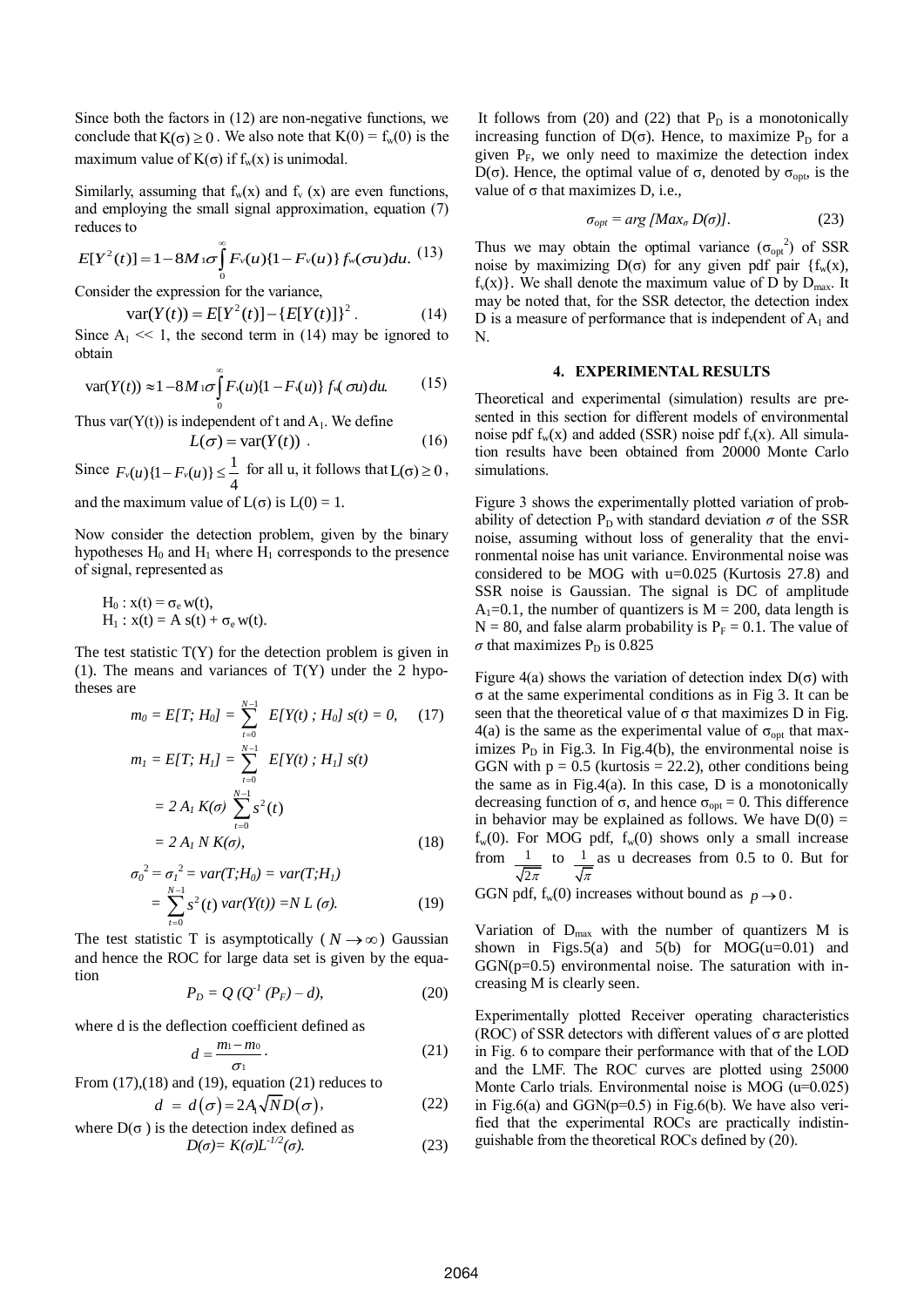

Figure-3:Plot of P<sub>D</sub> vs  $\sigma$  for SSR detector. MOG (u=0.025) environment, Gaussian SSR noise, M=200, N=80, A<sub>1</sub>=0.1



Figure–4: Plot of D vs  $\sigma$  for Gaussian SSR noise, M=200. Environmental noise is (a)MOG with  $u = 0.025$ , (b)GGN with  $p=0.5$ 

In each of the Figs.  $6(a)$  and  $6(b)$ , the thick outer line shows the ROC of LOD which is the optimal detector for weak signals. The ROC of the optimal SSR detector (SSR detector with optimal  $\sigma$ ) shown by dashed lines is very close to that of LOD. The SSR detectors with other values of  $\sigma$  have a slightly lower performance compared to that of the optimal SSR detector. Hence the experimental ROCs demonstrate that the theoretically predicted values of noise variance are also the optimal ones. All the SSR detectors are observed to outperform the LMF (dotted lines). It is also seen that improvement in performance of optimal SSR detector with respect to LMF is higher for GGN ( $p = 0.5$ , kurtosis = 22.2) environmental noise than for MOG ( $u = 0.025$ , kurtosis = 27.8) environmental noise even though the kurtosis of the former pdf is slightly lower than that of the latter.

Figure 7 shows the variation of  $P_D$  with parameter u of the MOG and parameter p of the GGN environmental noise. It is seen that with increasing kurtosis, the performance of the optimal SSR detector shows an increasing trend similar to that of the LOD. In other words, in strongly leptokurtic environments the optimal SSR detector provides a significant performance enhancement compared to the LMF.

In all the results presented in this paper, the SSR noise is Gaussian. We have also examined the effect of using SSR



Figure-5: Plots of D<sub>max</sub>vs M for Gaussian SSR noise. Environmental noise (a) MOG with  $u=0.01$ , (b) GGN with  $p=0.5$ 



Figure-6: Experimentally plotted ROCs of SSR detectors (Gaussian SSR noise,  $M=200$ ), LOD, and LMF for  $N = 80$ ,  $A_1=0.1$ , 25000 MC simulations. Environmental noise is (a)MOG with  $u=0.025$ , (b)GGN with  $p=0.5$ 

noise having GGN pdf with different values of p in the interval (0.5, 10). This limited study indicates that changes in the value of  $D_{\text{max}}$  (and the consequent changes in the value of  $P_D$ ) due to changes in the pdf of SSR noise are very small. But a more detailed analysis is required to fully understand the relationship between the pdf of the SSR noise (added noise) and the performance of the SSR detector.

The foregoing analysis is based on the assumption that the